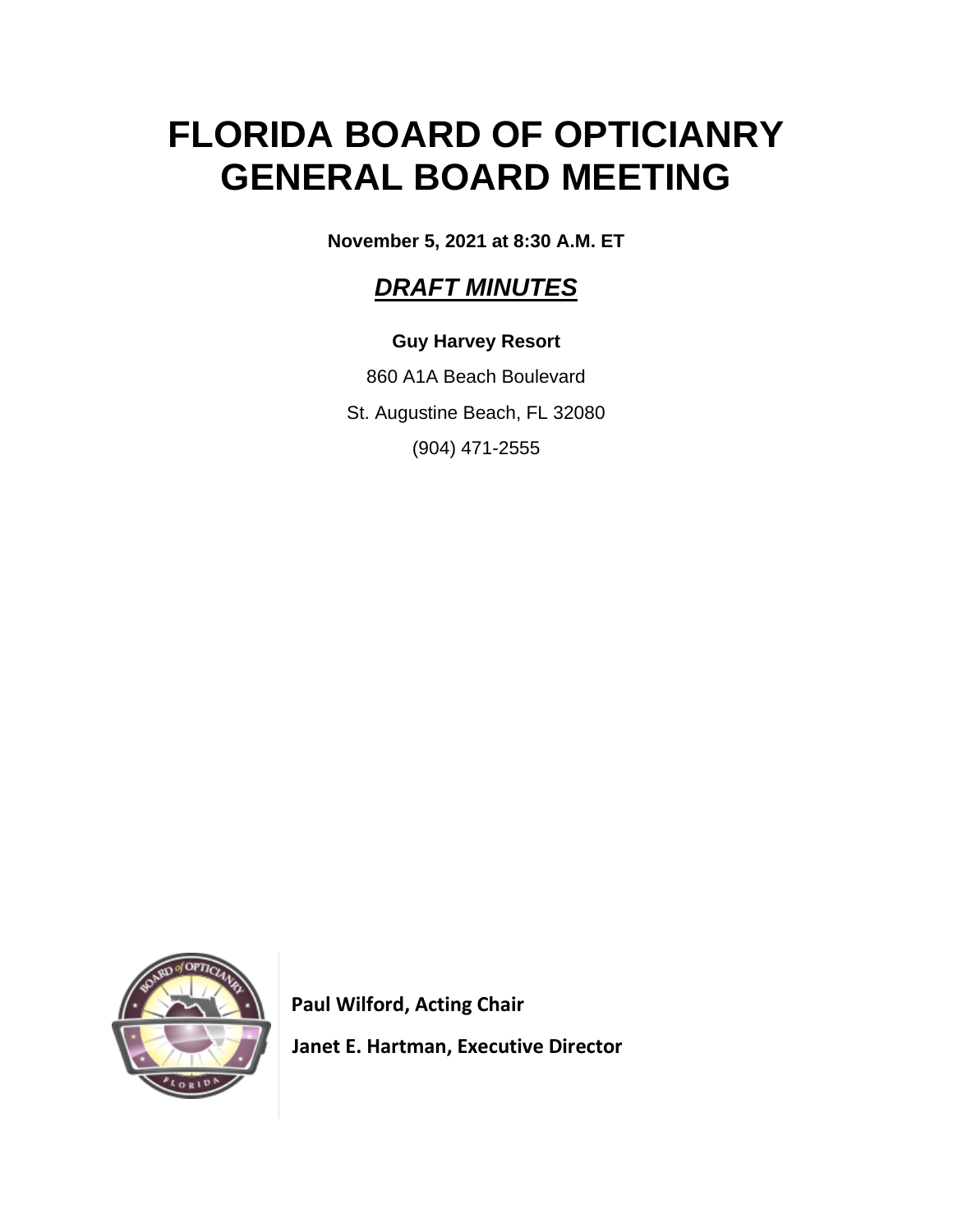

# **CALL TO ORDER**

The meeting was called to order on Wednesday, November 5, at 8:30 AM ET by Paul Wilford, Acting Chair.

Roll call was conducted by Mrs. Janet Hartman, Executive Director

#### **Members Present:**

Paul Wilford, Acting Chair Jeffrey Taylor, ABO Master Optician Irene Stavros, RDH Richard Williams

#### **Staff Present:**

Janet Hartman, Executive Director Eric Pottschmidt, Program Operations Administrator Ronald "Tom" Jones, Assistant Attorney General Christina Shideler, Assistant General Counsel

## **REVIEW AND APPROVAL OF MINUTES** – August 27, 2021

Richard Williams noted clerical error on page three. Corrected on ratified minutes.

**Motion:** by Richard Williams to approve the meeting minutes.

**Second:** by Irene Stavros

**Vote:** Passed Unanimously.

## **DISCIPLINE – INFORMAL HEARING (TS – 02:20 Minutes)**

Venante Etienne, L.D.O. - DOH Case Number: 2019-17462

Christine Shideler, Assistant General Counsel, presented case.

PCP – Irene Stavros and David Calvo – Irene Stavros is recused.

Venante Etienne, L.D.O. was not present and did not have legal representation.

The Department presented the following motions for the Boards consideration and requested a vote on the following:

- 1. To find that the Respondent was properly served and requested this informal hearing;
- 2. To adopt the findings of fact, and adopt the conclusions of law as set forth in the administrative complaint;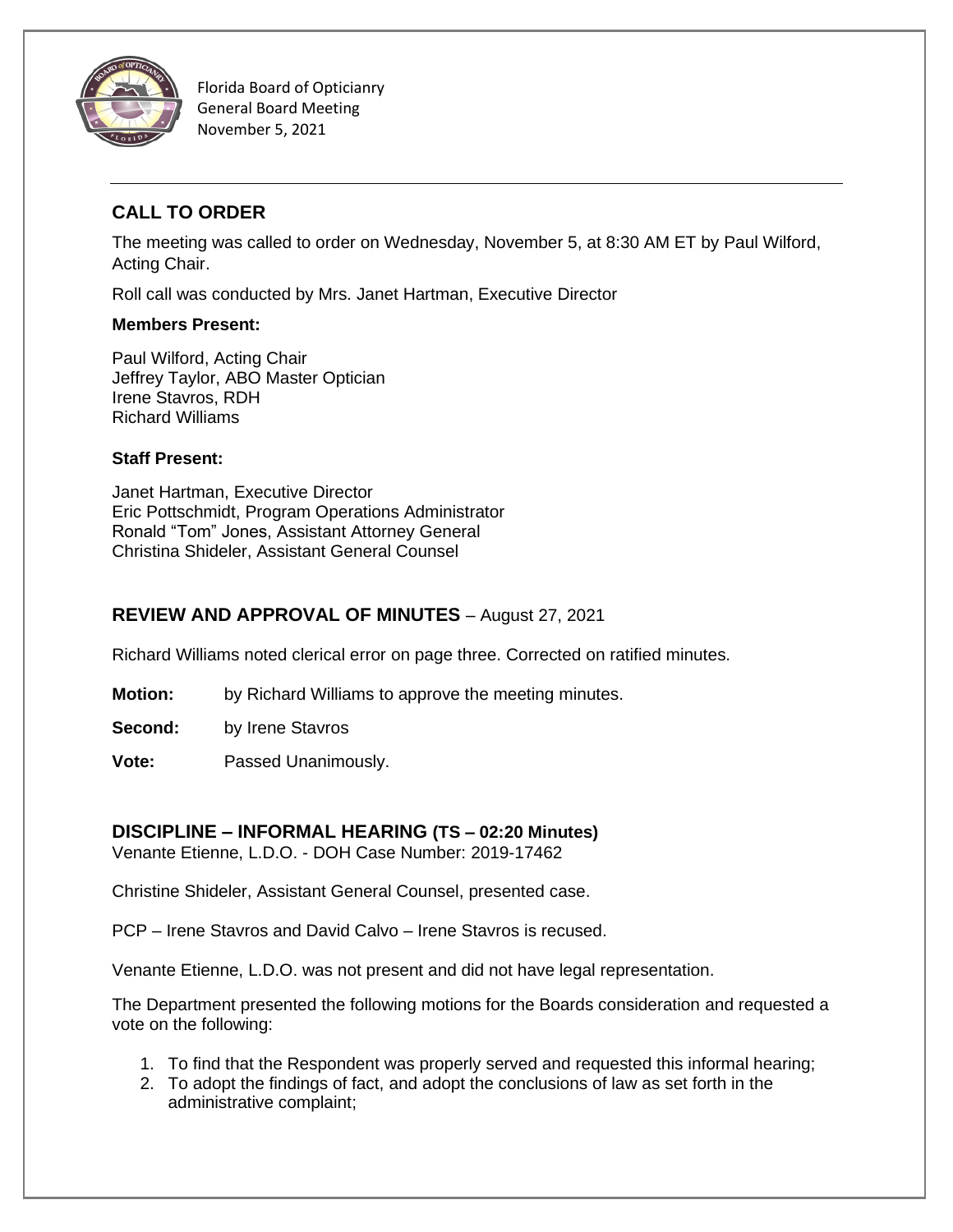

- 3. To find that it constitutes a violation of the practice act;
- 4. To adopt the materials in this case and any addendum materials into evidence in this proceeding.

**Motion:** by Richard Williams to approve to the motions as presented. **Second:** by Jeffrey Taylor **Vote:** Passed Unanimously.

After further discussion, the following disciplinary action was presented for the Boards consideration and requested a vote on the following:

- 1. To reprimand the Respondents license;
- 2. To impose a fine of \$500 payable within 1 year;
- 3. To complete 3 hours of continuing education in Ethics within 90 days.

After discussion the Board took the following action:

| <b>Motion:</b> | by Richard Williams to approve to the disciplinary action as discussed. |
|----------------|-------------------------------------------------------------------------|
| Second:        | by Jeffrey Taylor                                                       |
| Vote:          | Passed Unanimously.                                                     |

After further discussion, the following disciplinary action was presented for the Boards consideration and requested a vote on the following:

1. To pay costs in the amount of \$1,611.80;

After discussion the Board took the following action:

**Motion:** by Richard Williams to approve costs. **Second:** by Jeffrey Taylor **Vote:** Passed Unanimously.

# **PROSECUTOR'S REPORT –** Christina Shideler

| Case Status                                                | Report<br>Date 4/22/21 | Report<br>Date 8/13/2021 | Report<br>Date 10/21/2021 |
|------------------------------------------------------------|------------------------|--------------------------|---------------------------|
| Total cases open/active in<br><b>Prosecution Services:</b> |                        |                          |                           |
| Cases in Emergency Action<br>Unit:                         |                        |                          |                           |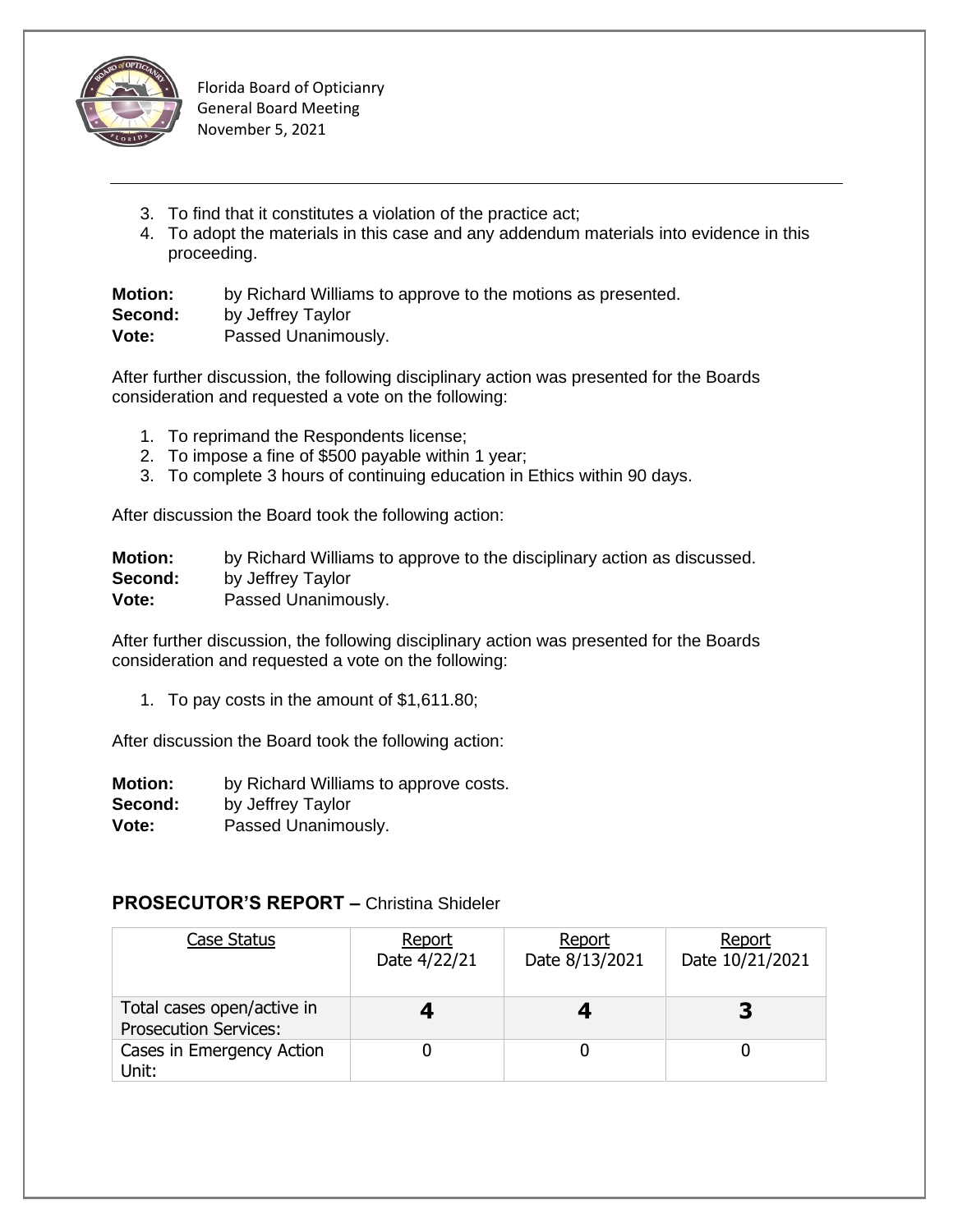

| Cases under legal review:                                    | 2                        | ი                        |               |
|--------------------------------------------------------------|--------------------------|--------------------------|---------------|
| Cases awaiting supplemental<br>investigation/expert opinion: | 0                        | 0                        | 0             |
| Cases with PCP<br>recommendation:                            | $\Omega$                 | $\overline{2}$           | $\mathcal{P}$ |
| Cases where probable cause<br>has been found:                | 2                        | $\overline{2}$           |               |
| Cases where DOAH has been<br>requested:                      |                          | $\overline{0}$           | O             |
| Cases pending before DOAH:                                   | O                        | 0                        | N             |
| Cases on Board meeting<br>agendas:                           | 0                        | 1                        |               |
| Cases on appeal:                                             | 0                        | $\Omega$                 | n             |
| <b>Cases older than one</b><br>year: $*$                     | $\overline{\phantom{a}}$ | $\overline{\phantom{a}}$ |               |

The Department requested that the Board authorize the continued prosecution of the year and older cases.

Motion: by Jeffrey Taylor to allow PSU to continue to prosecute 1 year and older cases. Second: by Richard Williams Vote: Passed Unanimously

#### **REPORTS (TS – 19:35 Minutes)**

#### **Acting Chair's Report – Paul Wilford**

Mr. Wilford noted that there has been a noticeable increase in the number and improved quality of continuing education courses submitted through the continuing education committee.

#### **Executive Director's Report – Janet Hartman**

Mrs. Hartman noted that the board office is in receipt of a continuing education related complaint, and per the Boards Delegation of Authority at the Chairs authority and approval, an audit is being conducted to review for possible non-compliance of standards.

#### *Legislative Update*

Mrs. Hartman noted that at current in pre-committee season, there are no bills directly related to the Opticianry profession. The 2022 Legislative Session begins in January.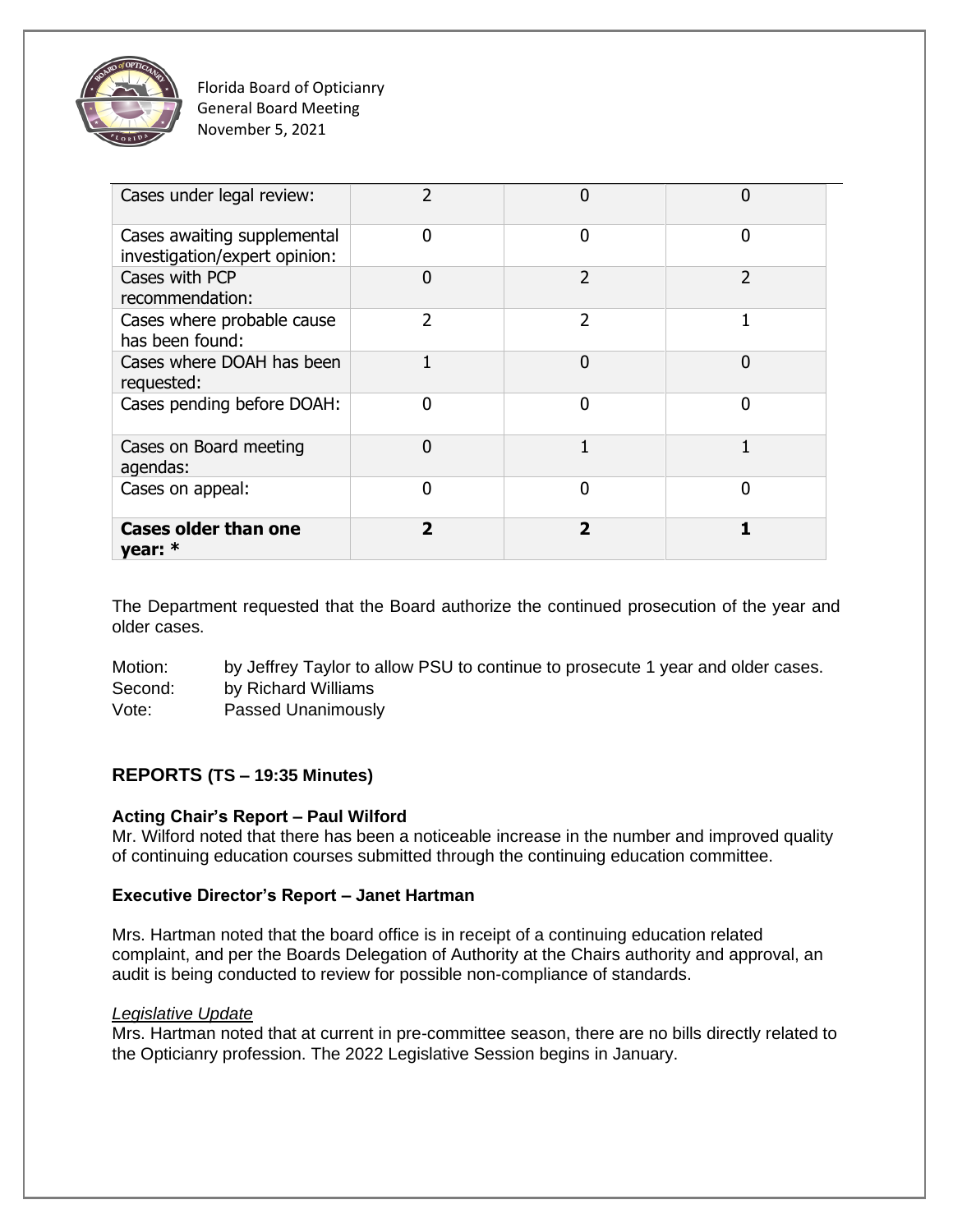

#### *2022 Delegation of Authority*

After discussion the Board voted on the following:

**Motion:** by Irene Stavros to approve 2022 Delegation of Authority. **Second:** by Jeffrey Taylor **Vote:** Passed Unanimously.

#### *Financial Report*

Mrs. Hartman noted that unlicensed activity numbers remain high.

*FYI*

Mrs. Hartman commented from a previous announcement of her promotion to Bureau Chief. She also commented on the departure of the current processor, Mrs. Julia Knight, and announced Ms. Chloe Winter as the new Board of Opticianry processor.

#### **Board Counsel's Report – Ronald "Tom" Jones - (TS – 23:50 Minutes)**

*Optician Initial Licensure Form, DH-MQA-5070 and Rule 64B12-9.0015, F.A.C. Application for Examination and Licensure*

After discussion, the following action was taken:

**Motion:** by Richard Williams to approve proposed Optician Initial Licensure Form, DH-MQA-5070 and Rule *64B12-9.0015, F.A.C. Application for Examination and Licensure,* as written. **Second:** by Irene Stavros **Vote:** Passed Unanimously

#### **SERC Questions**

- 1. Will the proposed rule amendments have adverse impact on small business?
- 2. Will the proposed rule amendments be likely to directly or indirectly increase regulatory costs to any entity including government in excess of \$200,000 in the aggregate in Florida within one year after implementation?
- 3. Should a violation of this rule or any part of this rule be designated as a minor violation?
- 4. Would a Sunset provision be applicable to this Rule?

**Motion:** by Richard Williams to respond in the negative for all four SERC questions. **Second:** by Irene Stavros **Vote:** Passed Unanimously.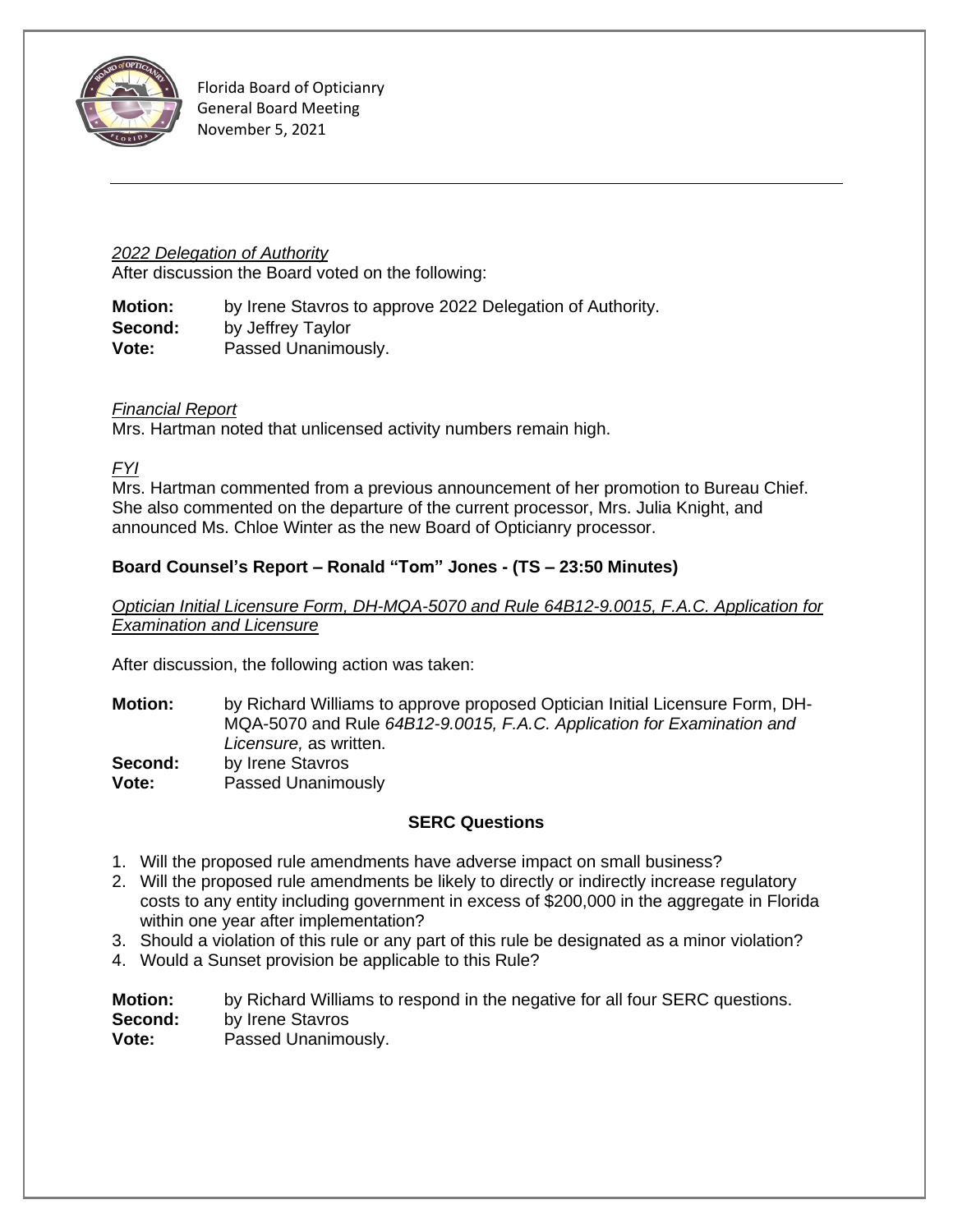

#### *Apprenticeship Sponsor Form, DH-MQA-1063*

After discussion, the following action was taken:

**Motion:** by Irene Stavros to approve proposed Apprenticeship Sponsor Form, DH-MQA-1063 as written. **Second:** by Jeffrey Taylor **Vote:** Passed Unanimously

#### *64B12-16.004, F.A.C. Termination of Apprenticeship*

After discussion, the following action was taken:

**Motion:** by Irene Stavros to approve proposed Rule 64B12-16.004, F.A.C. as written. **Second:** by Jeffrey Taylor **Vote:** Passed Unanimously

#### **SERC Questions**

- 5. Will the proposed rule amendments have adverse impact on small business?
- 6. Will the proposed rule amendments be likely to directly or indirectly increase regulatory costs to any entity including government in excess of \$200,000 in the aggregate in Florida within one year after implementation?
- 7. Should a violation of this rule or any part of this rule be designated as a minor violation?
- 8. Would a Sunset provision be applicable to this Rule?

**Motion:** by Richard Williams to respond in the negative for all four SERC questions. **Second:** by Irene Stavros **Vote:** Passed Unanimously.

*Rules Report* – As reported.

#### **RATIFICATIONS**

*Licenses Issued*

**Motion:** by Richard Williams to accept the ratification list for 2001 and 2002 **Second:** by Jeffrey Taylor **Vote:** Passed Unanimously

#### *CE Broker Courses Reviewed*

**Motion:** by Richard Williams to accept the ratification list of CE courses **Second:** by Irene Stavros